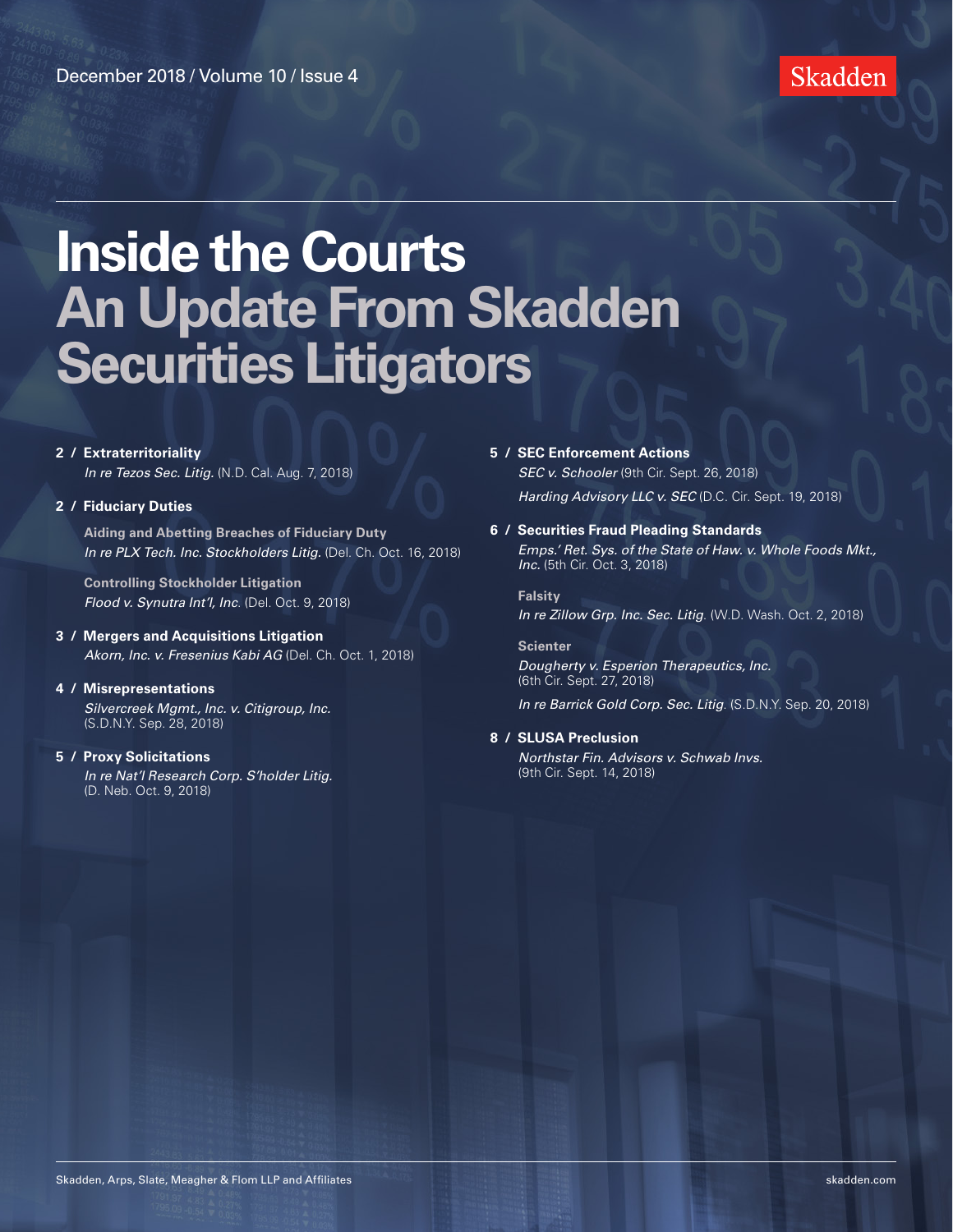### <span id="page-1-0"></span>**Extraterritoriality**

**Northern District of California Denies Cryptocurrency Foundation's Motion to Dismiss, Holding Foundation Is Subject to SEC Jurisdiction**

*In re Tezos Sec. Litig.*, No. 17-cv-06779 (N.D. Cal. Aug. 7, 2018) [Click here to view the opinion](https://www.skadden.com/-/media/files/publications/2018/11/inside-the-courts-november-2018/in_re_tezos_sec_litig.pdf).

Judge Richard Seeborg denied defendant Tezos' motion to dismiss, holding that the company's cryptocurrency — also called Tezos is a security subject to the jurisdiction of the SEC.

The plaintiff investors argued that cryptocurrency distributed in connection with the defendant's initial coin offering (ICO) was subject to SEC rules and regulations for the sale of unregistered securities because the critical aspects of the sale occurred in the United States. The defendant argued that the ICO occurred outside the United States because it was administered by the Swiss-based Tezos Foundation, the transactions took place in the U.K. where the software was based and the terms of the sale governing the ICO contained a forum selection clause that designated Switzerland as the exclusive forum for disputes.

The court held that the Tezos ICO fell within the SEC's jurisdiction. The court reasoned that, in determining whether the sale of "an unregistered security, purchased on the internet, and 'recorded on the blockchain'" is a domestic transaction subject to the application of U.S. law and thus the SEC's jurisdiction, the "critical aspects of the sale" must occur in the United States. Here, the court found that because the transaction was hosted on an Arizona-based server, run by a California resident, and ICO investors had likely learned about it from "marketing that almost exclusively targeted [U.S.] residents," the critical aspects of the sale occurred in the United States, and thus the sale was subject to the jurisdiction of the SEC.

### **Fiduciary Duties**

**Aiding and Abetting Breaches of Fiduciary Duty** 

### **Court of Chancery Dismisses Aiding-and-Abetting Claims Post-Trial**

*In re PLX Tech. Inc. Stockholders Litig.*, Consol. C.A. No. 9880-VCL (Del. Ch. Oct. 16, 2018) [Click here to view the opinion](https://www.skadden.com/-/media/files/publications/2018/11/inside-the-courts-november-2018/in_re_plx_technology_inc.pdf).

Post-trial, the court entered judgment in favor of a defendant alleged to have aided and abetted breaches of fiduciary duty, holding that although the plaintiffs prevailed on their claims, they failed to prove damages.

The action arose from Avago Technologies' acquisition of PLX Technology following an activist campaign. Prior to the acquisition, Potomac Capital, a 9.4 percent stockholder, replaced three of PLX's directors with its co-managing member, Eric Singer, and two other nominees. Soon thereafter, PLX's financial advisor notified Singer that Avago wanted to acquire PLX at \$6.53 per share. Singer did not share that information with the rest of the board. A few months later, a representative of Avago met with Singer and proposed to acquire PLX for \$6.25 per share. Nine days later, PLX agreed in principle to a deal at \$6.50 per share.

Stockholders filed suit against the members of PLX's board of directors for breaches of fiduciary duty, and against Potomac, Avago and PLX's financial advisor for aiding and abetting breaches of fiduciary duty. Prior to trial, all of the defendants other than Potomac were either dismissed from the case or settled the claims against them.

The Court of Chancery held that the plaintiff prevailed on each element of its aiding-and-abetting claim against Potomac but failed to prove damages. The court noted that enhanced scrutiny would apply to a sale of the company for cash unless, under the Delaware Supreme Court's decision in *Corwin v. KKR Financial Holdings LLC*, 125 A.3d 304 (Del. 2015), the merger was approved by a fully informed, uncoerced stockholder tender. After finding that the PLX board committed several disclosure violations, the court concluded the standard of review would be enhanced scrutiny under *Revlon, Inc. v. MacAndrews & Forbes Holdings, Inc*., 506 A.2d 173 (Del. 1986). The court noted that although the "narrow, pre-signing canvass with a post-signing market check" suggested that the process fell within a range of reasonableness, it concluded that the sale process was plagued by "divergent interests," and that Potomac "succeeded in influencing the directors to favor a sale when they otherwise would have decided to remain independent." However, with respect to damages, the court determined that the sale price exceeded PLX's fair value on a standalone basis, even though the process was "flawed from a fiduciary standpoint."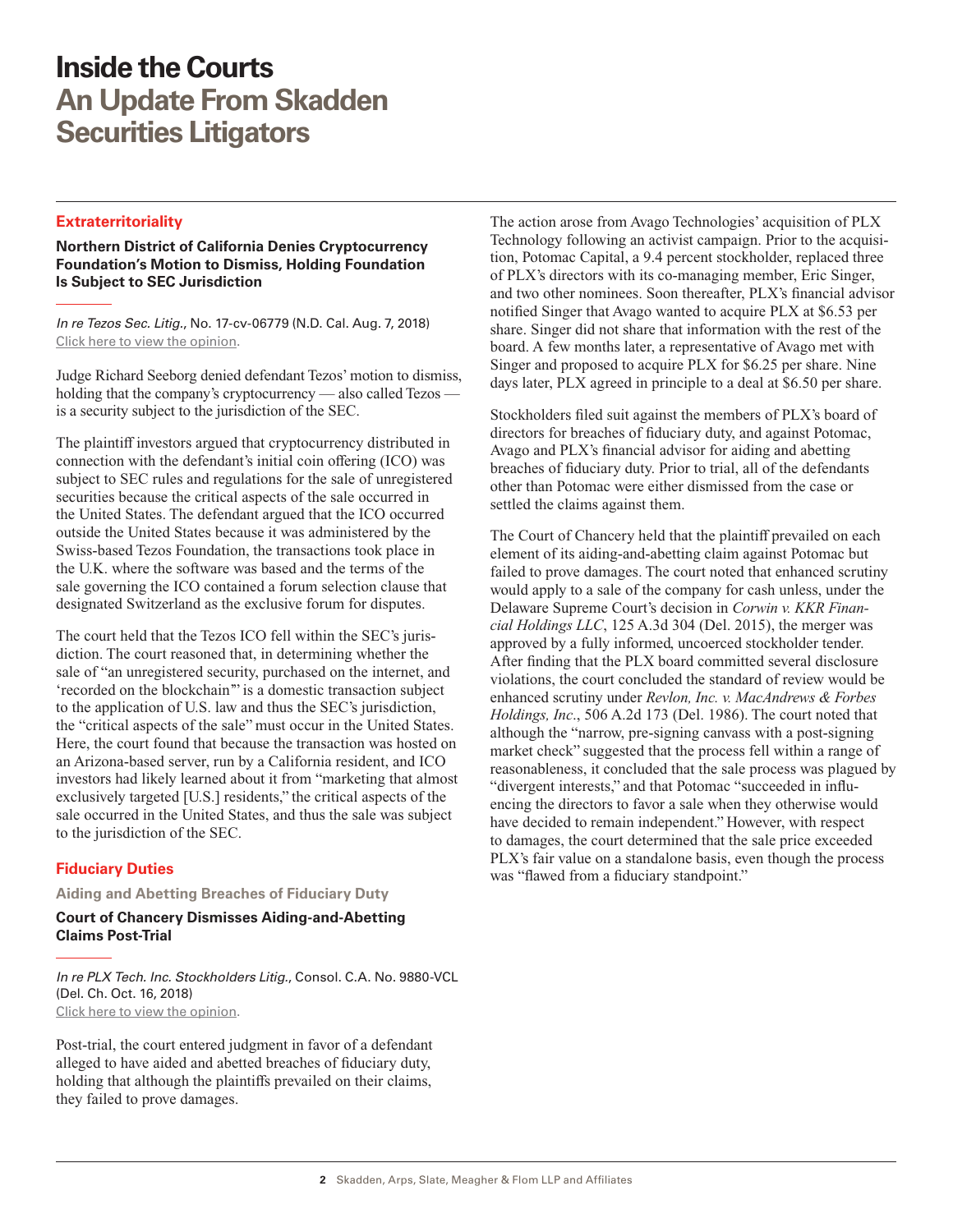#### <span id="page-2-0"></span>**Controlling Stockholder Litigation**

### **Delaware Supreme Court Affirms Court of Chancery's Dismissal Under** *MFW*

*Flood v. Synutra Int'l, Inc*., No. 101, 2018 (Del. Oct. 9, 2018) [Click here to view the opinion](https://www.skadden.com/-/media/files/publications/2018/11/inside-the-courts-november-2018/flood_v_synutra_intl.pdf).

The Delaware Supreme Court affirmed the Court of Chancery's dismissal of breach of fiduciary duty claims and related aiding-and-abetting claims under *Kahn v. M&F Worldwide Corp.*  (*MFW*), 88 A.3d 635 (Del. 2014), clarifying the circumstances under which the business judgment rule may apply to controlling stockholder transactions.

The action arose from a squeeze-out merger whereby Synutra International was acquired by its controlling stockholder group. The control group's initial nonbinding proposal did not condition a potential transaction on *MFW*'s dual protections of both approval by a special committee of independent directors and a majority of the company's disinterested stockholders. The control group did, however, send a follow-up letter two weeks after its initial proposal expressly conditioning the transaction on such approval. The plaintiff, a stockholder of Synutra, filed a lawsuit challenging the merger, arguing that it did not comply with the standard set forth in the *MFW* decision, which lessens the standard of review for evaluating mergers involving a controlling stockholder from entire fairness to business judgment review when the merger is conditioned "*ab initio*" on the dual protections.

In the case below, the Court of Chancery held that, despite the two-week delay in conditioning the deal on *MFW*'s dual protections, the control group ultimately complied with *MFW*. Accordingly, the Court dismissed the complaint.

The Delaware Supreme Court agreed with the Court of Chancery and clarified *MFW*'s *ab initio* requirement. The court stated that a controller satisfies the requirement when it "condition[s] the buyout on both [procedural protections] at the beginning stages of the process of considering a going private proposal and before any negotiations commence between the Special Committee and the controller over the economic terms of the offer." The court also expressly overruled *dicta* in *MFW* observing that the plaintiff's "allegations about the sufficiency of the price call[ed] into question the adequacy of the Special Committee's negotiations." The court explained that "a plaintiff can plead a duty of care violation only by showing that the Special Committee acted with gross negligence, not by questioning the sufficiency of the price," and that a "price question is not one for a court applying the business judgment rule standard" but rather for the stockholders to vote on themselves.

### **Mergers and Acquisitions Litigation**

### **Court of Chancery Authorizes Termination of Merger Agreement Due to Material Adverse Effect**

*Akorn, Inc. v. Fresenius Kabi AG*, C.A. No. 2018-0300-JTL (Del. Ch. Oct. 1, 2018) [Click here to view the opinion](http://www.skadden.com//-/media/files/publications/2018/11/inside-the-courts-november-2018/akorn_inc_v_fresenius_kabi_ag.pdf).

In a 246-page post-trial decision, Vice Chancellor J. Travis Laster denied a seller's request for an order directing a buyer to specifically perform its contractual obligations to close a merger, finding that the buyer validly terminated the merger agreement because, among other things, it validly relied on the fact that the buyer had suffered a material adverse effect (MAE), as defined in the merger agreement.

The litigation arose from Fresenius Kabi AG's contemplated acquisition of Akorn, Inc. pursuant to an April 2017 merger agreement. In the second quarter of 2017, Akorn's business performance "fell off a cliff" and continued to deteriorate. Later in 2017, Fresenius conducted an investigation that revealed Akorn had "serious and pervasive data integrity problems," including submitting falsified product data to the Food and Drug Administration (FDA). Fresenius provided Akorn with a notice of termination of the merger agreement on the grounds that Akorn (i) breached regulatory representations and warranties that could reasonably be expected to have an MAE (the Bring-Down Condition); (ii) materially breached a covenant that it complied with or performed in all material respects its obligations (the Covenant Compliance Condition), including to operate in the ordinary course of business (the Ordinary Course Covenant); and (iii) had suffered an MAE. In response, Akorn sued for specific performance, asserting that Fresenius breached the Covenant Compliance Condition by failing to use its reasonable best efforts to consummate the merger (the Reasonable Best Efforts Covenant) and take all actions necessary to obtain antitrust approval (the Hell-or-High-Water Covenant).

First, the court found that Akorn breached the Bring-Down Condition, which required Akorn's representations, including representations regarding regulatory compliance, to have been true at signing and closing. At the time of signing, Akorn had "widespread regulatory violations and pervasive compliance problems" and these problems "got worse, rather than better," during the relevant time period. The court estimated that Akorn's data integrity issues constituted a regulatory MAE because the issues would result in a valuation hit of about \$900 million, or a 21 percent decline in Akorn's implied value under the merger agreement.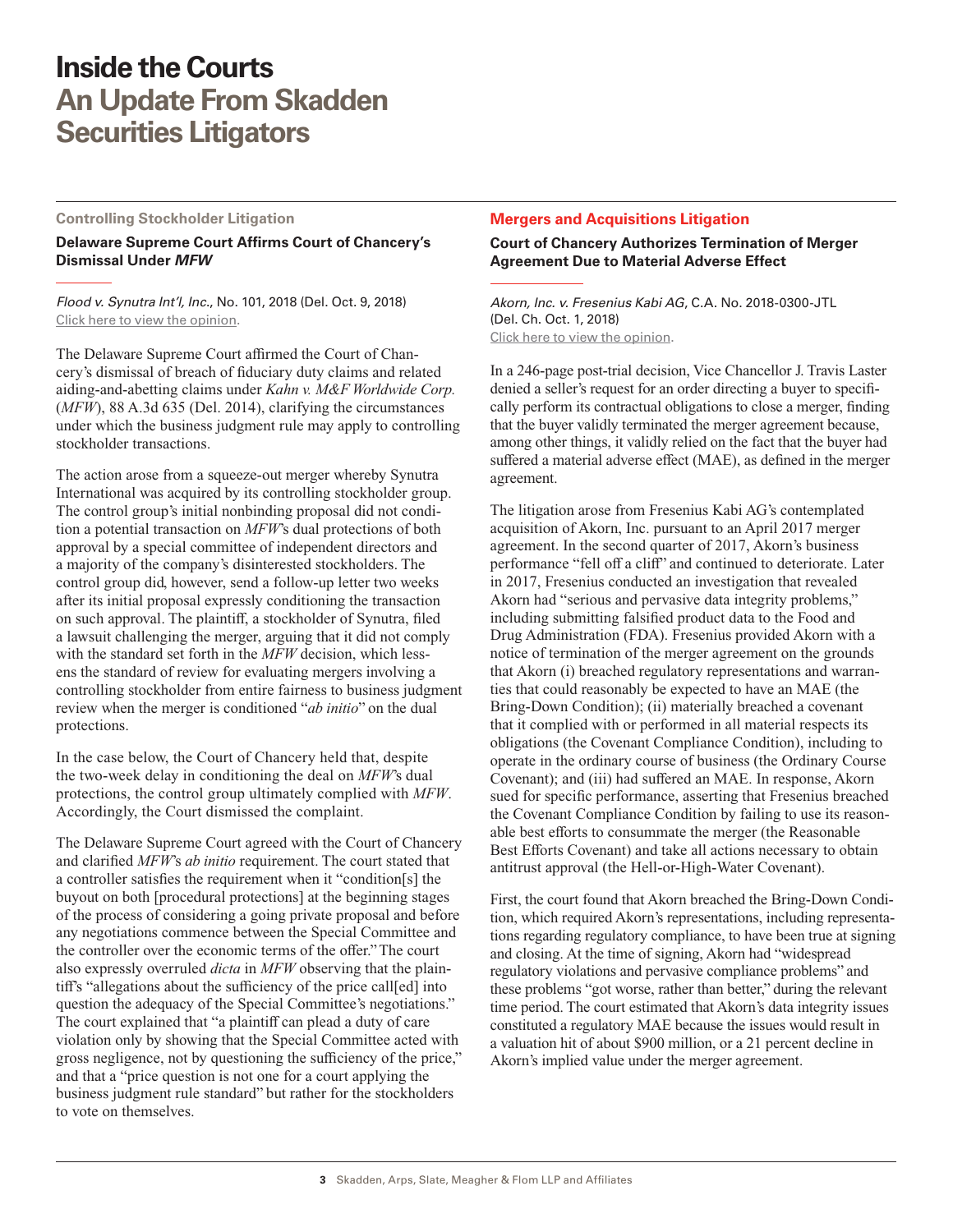<span id="page-3-0"></span>Second, the court found that Akorn breached its duty to use "commercially reasonable efforts" — which the court treated as synonymous with "reasonable best efforts" — to carry on its business "in all material respects" in the ordinary course of business. The court found that Akorn's conduct — in canceling regularly scheduled audits in favor of verification audits that would not reveal additional deficiencies, failing to devote any resources to data integrity projects, submitting regulatory filings to the FDA based on fabricated data and failing to investigate regulatory issues upon receiving whistleblower letters — constituted a material departure from reasonable best efforts to conduct the business in the ordinary course.

Third, the court found that Akorn suffered a MAE that "substantially threaten[ed its] overall earnings potential [] in a durationally-signficant manner." From Q2 2017 through Q1 2018, Akorn's year-over-year declines each quarter ranged from 25 percent to 34 percent for revenue, 84 percent to 292 percent for operating income and 96 percent to 300 percent for earnings per share. In contrast, over the five-year span of 2012 to 2016, Akorn grew consistently, year over year, when measured by the same metrics. Akorn's "dramatic downturn in performance is durationally significant" because it "persisted for a full year" and showed "no signs of abating."

By contrast, the court found that Fresenius did not breach the Reasonable Best Efforts Covenant because it "analyzed and remained committed to fulfilling its obligations under the Merger Agreement" even while it evaluated its rights, including termination rights. Fresenius did breach the Hell-or-High-Water Covenant because for one week, it embarked on a path that would have pushed obtaining regulatory approval beyond the time frame established in the merger agreement. The court, however, found that Fresenius' breach was not material because, within one week of deviating, Fresenius reverted back to the path that would have kept obtaining regulatory approval within the merger agreement time frame.

The court therefore concluded that Fresenius had validly terminated the merger agreement. Akorn has since taken an appeal.

#### **Misrepresentations**

### **SDNY Rules That Companies Must Go to Trial Over Claims Brought by Group of Investment Funds**

*Silvercreek Mgmt., Inc. v. Citigroup, Inc.*, No. 02-CV-8881-JPO (S.D.N.Y. Sep. 28, 2018) [Click here to view the opinion](https://www.skadden.com/-/media/files/publications/2018/11/inside-the-courts-november-2018/silvercreek_management_v_citigroup.pdf).

Judge J. Paul Oetken granted, in part, several financial institutions' motions for summary judgment on claims under Section 11 of the Securities Act. The claims originated from plaintiffs' October 2001 investment of approximately \$100 million in two types of Enron securities, which became worthless after Enron's bankruptcy. As to the Section 11 claim, the financial institutions argued that the plaintiffs had failed to establish that they were underwriters for purposes of Section 11 liability. The court granted summary judgment as to one company because the offering at issue was a Rule 144A private placement, not a public offering, and the court held that Section 11 did not apply. Although the plaintiffs argued that the private offering was sufficiently related to a subsequent public offering of the same securities, the court held that Section 11 liability arises only where the public and private transactions are so intertwined that they appear as one to the investing public, and that the plaintiffs had failed to demonstrate the company's involvement in any public offering or even that a public offering had occurred.

As to the other company, however, the court found a materially disputed fact with respect to that company's participation in a public offering of the securities and therefore whether the company could be held to be an underwriter. The court noted that the public registration statement indicated that the company was a reseller of the notes and may be deemed to be an underwriter within the meaning of the Securities Act. The company also purportedly participated in preparing the registration statement and conducting due diligence. The court rejected the company's argument that it had only a minor role and purchased only a small amount of the securities at issue, holding that Section 11 permits liability for "*every* underwriter."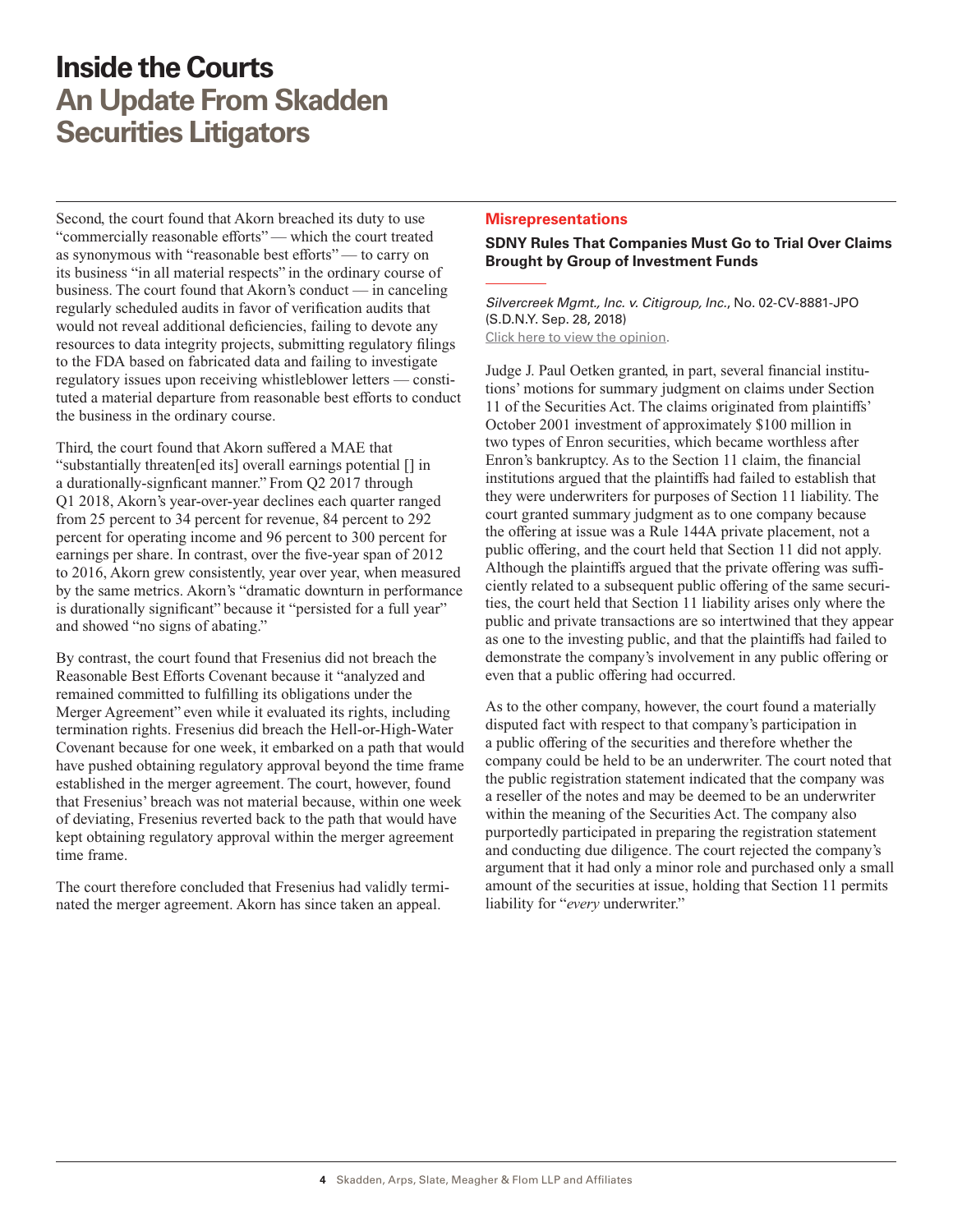# <span id="page-4-0"></span>**Proxy Solicitations**

#### **District of Nebraska Dismisses Shareholder Suit Regarding Allegedly Misleading Proxy Statement**

*In re Nat'l Research Corp. S'holder Litig.*, No. 4:17-cv-441 (D. Neb. Oct. 9, 2018) [Click here to view the opinion](https://www.skadden.com/-/media/files/publications/2018/11/inside-the-courts-november-2018/in_re_natl_research_corp_sholder_litig.pdf).

Judge John M. Gerrard dismissed claims brought by a corporation's minority shareholders under Section 14(a) of the Securities Exchange Act, SEC Rule 14(a)-9 and Nebraska law against a corporation, its chairman and controlling shareholder, and the other members of its board of directors. The plaintiffs alleged that the board violated federal law by including false or misleading information in a proxy statement soliciting minority shareholder approval for a plan to repurchase and retire the corporation's Class B stock. Specifically, the plaintiffs alleged two theories. First, the proxy statement was misleading because it did not disclose management's cash flow projections. Second, the proxy statement was misleading because reimbursements to the controlling shareholder characterized as legal, advisory and financial modeling fees were in fact the controlling shareholder's personal expenses related to a prior failed iteration of the share repurchase plan.

Applying the heightened pleading requirements of the Private Securities Litigation Reform Act (PSLRA), the court dismissed the federal claim. As to the allegation regarding omission of cash flow projections in the proxy statement, the court noted that there was no strong inference of scienter because the plaintiffs failed to ascribe a motive, purpose or "plan in mind" for the omission. The court further observed that omission of the cash flow projections did not render any statement in the proxy statement untrue or misleading.

As to the allegation regarding the mischaracterization of the controlling shareholder's personal expenses related to the prior failed repurchase plan, the court noted that the amounts reimbursed to the controlling shareholder were in fact for legal, advisory and financial modeling fees. Any disagreement stemmed from the plaintiffs' view that the prior failed repurchase plan was for the personal benefit of the controlling shareholder. Even though the proxy statement did not disclose that the same lawyer advised both the controlling shareholder and the board of directors, the plaintiffs alleged this only to be a "potential conflict of interest" and not an actual conflict of interest that could render misleading the statement regarding reimbursement for legal fees.

# **SEC Enforcement Actions**

**Ninth Circuit Holds That General Partnership Interests Are Investment Contracts and Qualify as Securities Under Federal Law**

*SEC v. Schooler*, No. 16-55167 (9th Cir. Sept. 26, 2018) [Click here to view the opinion](https://www.skadden.com/-/media/files/publications/2018/11/inside-the-courts-november-2018/sec_v_schooler.pdf).

The Ninth Circuit affirmed the district court's grant of summary judgment to the Securities and Exchange Commission (SEC), finding that unregistered, purported "partnership interests" sold by the defendant qualified as "investment contracts" and therefore constituted securities under federal law.

The defendant formed a general partnership to identify tracts of land to purchase, with the hope that the land would become developed and increase in value. The defendant sold interests in the partnership to investors. The SEC sued, claiming the partnership interests were unregistered securities and that the defendant had defrauded his investors.

In granting summary judgment to the SEC, the Ninth Circuit held that although the defendant marketed these real estate investments as partnership interests, they qualified as investment contracts under federal law because they were "investment[s] in a common venture premised on a reasonable expectation of profits to be derived from the entrepreneurial or managerial efforts of others." Specifically, the Ninth Circuit found that the general partnership interests were "stripped of the hallmarks of a general partnership and marketed as passive investments." For example, unlike a typical real estate investment, general partners had no control over what land to purchase or how much to pay for it. Rather, the defendant "exercised near total control over the investments between receipt of investor payments and execution of the partnership agreements," and the partnership agreements were not effective upon delivery of investor funds, but rather, at an arbitrary date after "nearly all meaningful decisions were made that would determine the success or failure of the investment."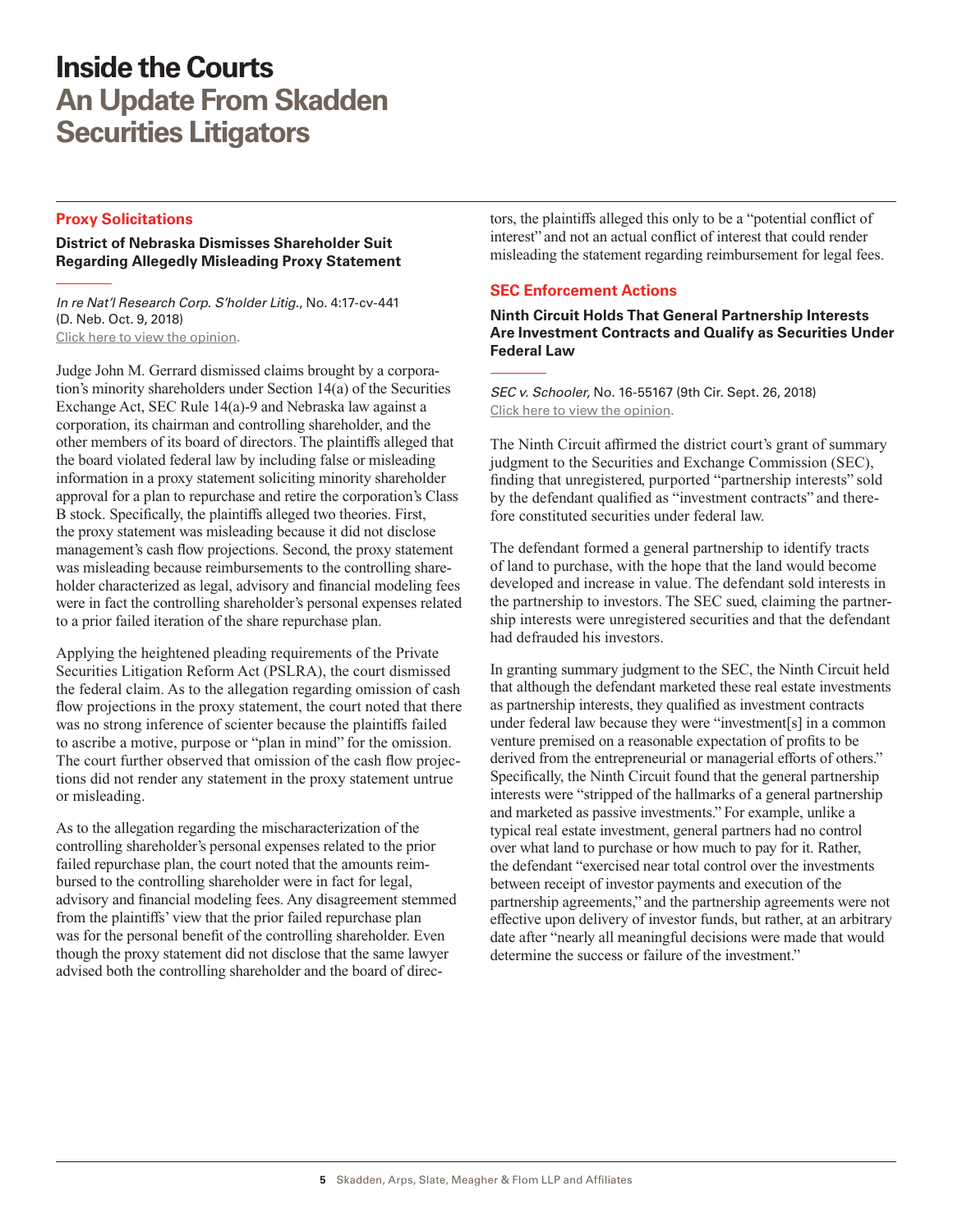#### <span id="page-5-0"></span>**DC Circuit Vacates Decision, Remands Case Adjudicated by Unconstitutionally Appointed Administrative Law Judge**

*Harding Advisory LLC v. SEC*, No. 17-1070, SEC-3-15574 (D.C. Cir. Sept. 19, 2018) [Click here to view the opinion](https://www.skadden.com/-/media/files/publications/2018/11/inside-the-courts-november-2018/harding_advisory_v_sec.pdf).

A three-judge panel of the D.C. Circuit set aside an SEC decision and order, and remanded the case for a new hearing. The case involved claims against investment adviser Wing Chau and his company, Harding Advisory LLC (Harding). The administrative law judge (ALJ) assigned to adjudicate the case found that Chau and Harding violated Section 17(a) of the Securities Act and Section 206 of the Investment Advisers Act by committing fraud in connection with the management of certain collateralized debt obligations, and imposed penalties. On review, the commission upheld the ALJ's decision and imposed additional fines and disgorgement. Chau appealed to the D.C. Circuit. The Court of Appeals ordered a stay pending the U.S. Supreme Court's decision in *Lucia v. Securities and Exchange Commission*, 138 S. Ct. 2044 (2018), which challenged the appointment of the ALJ who adjudicated the case as constitutionally invalid.

On June 21, 2018, in its decision in *Lucia*, the Supreme Court held that ALJs are "Officers of the United States" and thus subject to the Appointments Clause of the U.S. Constitution. The Court further held that if a party makes a timely constitutional challenge to the appointment of the ALJ who adjudicates his or her case, the party is entitled to relief. In the case of an adjudication tainted by an Appointments Clause violation, the appropriate relief is a new hearing before a properly appointed official.

Following the decision in *Lucia*, the SEC moved to remand Chau's case to the commission for a new hearing. Chau opposed, arguing that under *Lucia*, the commission's order could not be affirmed or modified but rather must be set aside. Chau reasoned that the Supreme Court's mention in *Lucia* of "remand" as a remedy for an Appointments Clause violation was merely *dicta* that carried no weight.

The D.C. Circuit issued an order setting aside the commission's decision and remanding Chau's case to the SEC for a new hearing before a different ALJ or before the commission, in accordance with *Lucia*. The circuit court rejected Chau's argument that the case could not be remanded. Quoting language from its decision in *Sierra Club v. EPA*, 322 F.3d 718 (D.C. Cir. 2003), the court

emphasized that "carefully considered language of the Supreme Court, even if technically dictum, generally must be treated as authoritative."

On November 30, 2017, while this case was pending, the SEC announced that it ratified the appointments of its ALJs in order to settle the question of whether the hiring process for those judges violates the Appointments Clause.

# **Securities Fraud Pleading Standards**

**Fifth Circuit Affirms Dismissal of Section 10(b) Claim, Holding That Challenged Statements Did Not Constitute Material Misrepresentations and Plaintiffs Did Not Plead Loss Causation**

*Emps.' Ret. Sys. of the State of Haw. v. Whole Foods Mkt., Inc.*, No. 17-50840 (5th Cir. Oct. 3, 2018) [Click here to view the opinion](http://www.skadden.com/-/media/files/publications/2018/11/inside-the-courts-november-2018/employeesretsysofthestateofhawaiivwholefoodsmkt.pdf).

On October 3, 2018, a three-judge panel dismissed a putative class action lawsuit against Whole Foods Market, Inc. and several of its officers. The suit alleged violations of Sections 10(b) and 20(a) of the Securities Exchange Act.

On June 24, 2015, the New York City Department of Consumer Affairs (DCA) released a report detailing violations of national weights-and-measures standards by Whole Foods. On June 29, 2015, Whole Foods CEOs John Mackey and Walter Robb posted a video to the retailer's website, stating that the company had "made some mistakes" with regard to its pricing. When the company released its third-quarter financial data on July 29, 2015, it failed to meet its sales targets for the quarter, as the company experienced a slowdown in sales growth in the weeks between the DCA's report on June 24, 2015, and the end of the quarter on July 5, 2015.

The plaintiffs, who purchased Whole Foods stock between July 31, 2013, and July 29, 2015, alleged that three categories of statements made by Whole Foods during that period were false in light of the weights-and-measures violations: (i) assertions of competitive pricing; (ii) statements suggesting high standards for transparency, quality and corporate responsibility; and (iii) exaggerated financial results that fraudulently reported revenues earned as a result of the weights-and-measures violations. The plaintiffs alleged that these statements deceived stockholders into purchasing stock at artificially inflated prices.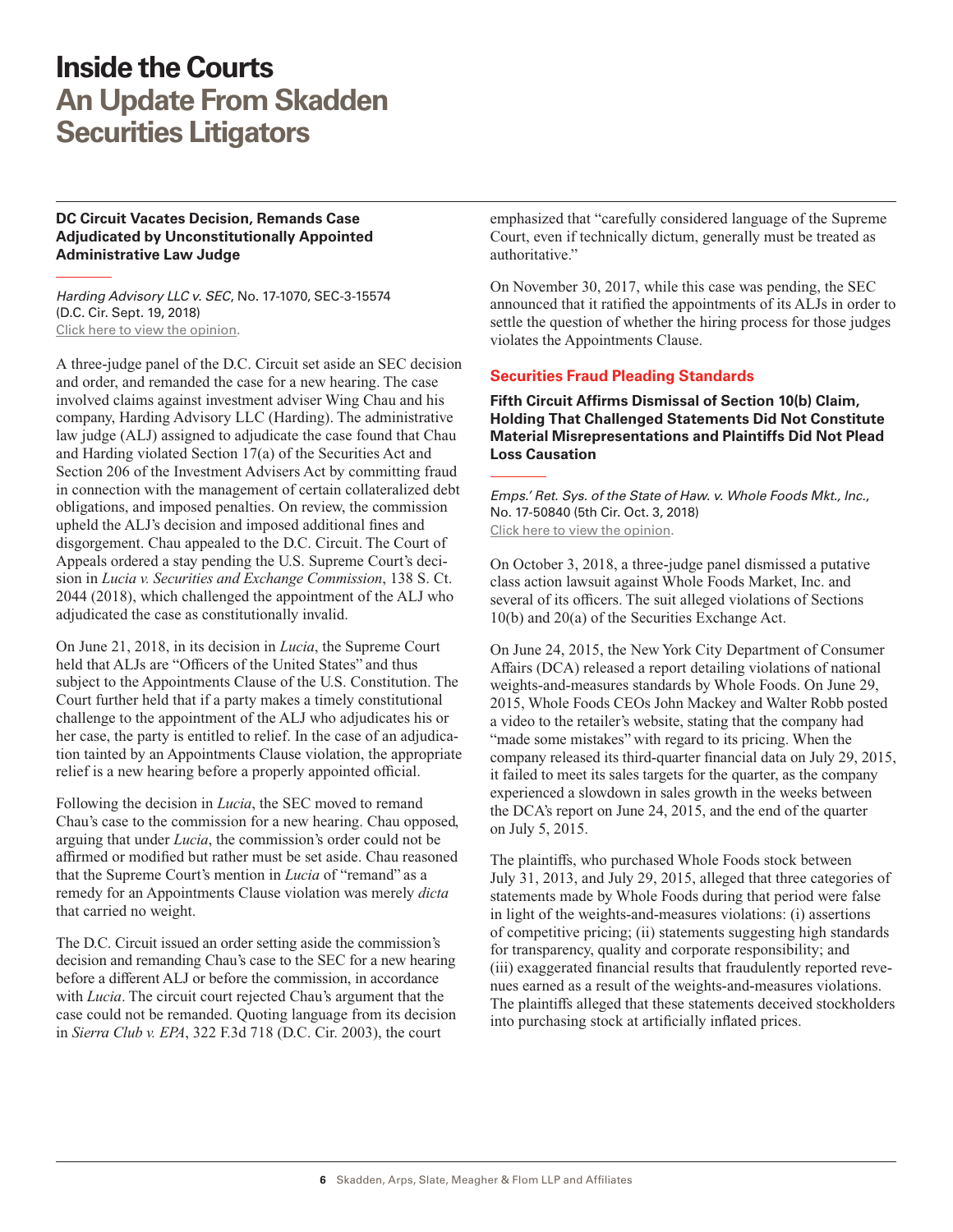<span id="page-6-0"></span>The district court dismissed the case for failure to state a claim, holding that the complaint did not sufficiently identify a material false or misleading statement or adequately plead loss causation, and thus failed to meet the elements of a Section 10(b) cause of action.

The Fifth Circuit affirmed. It held that the plaintiffs failed to allege the competitive pricing statements were misleading because they had not compared the prices at the time in question with prior prices, nor had they alleged that the prices were unattractive to consumers. The court explained that even though the prices actually charged were higher than advertised, this did not yield the inevitable conclusion that the charged prices were uncompetitive. The court further held that statements regarding transparency, quality and corporate responsibility were "the sort of puffery that a reasonable investor would not rely on," rather than material misrepresentations.

With respect to the plaintiffs' allegation of exaggerated financials, the court held that the plaintiffs failed to plead the alleged fraud with particularity, as they did not plead, for each statement alleged to have been misleading, how much of its revenue Whole Foods allegedly overstated. The court further held that the plaintiffs failed to adequately plead loss causation with respect to the allegedly exaggerated financials. The plaintiffs alleged that their loss occurred when Whole Foods' stock price dropped about 10 percent on July 30, 2015, over a month after the weights-andmeasures scandal was revealed. The court held that because the plaintiffs did not allege that any new information was revealed in the time period between the DCA findings and the price drop, they failed to identify a decline in stock price that shortly followed a corrective disclosure.

#### **Falsity**

#### **Western District of Washington Dismisses Securities Fraud Class Action Arising From Consumer Investigation for Failure to Assert Particularized Facts**

*In re Zillow Grp. Inc. Sec. Litig*., No. C17-1387-JCC (W.D. Wash. Oct. 2, 2018) [Click here to view the opinion](https://www.skadden.com/-/media/files/publications/2018/11/inside-the-courts-november-2018/shotwell_v_zillow_group.pdf).

Judge John C. Coughenour dismissed a putative class action against Zillow Group that arose from a Consumer Financial Protection Bureau (CFPB) investigation into Zillow's co-marketing deal for agents and lenders, finding that the plaintiffs failed to allege falsity with particularity.

Zillow, an online real estate marketing site, offered real estate agents and mortgage lenders a co-marketing program that allowed lenders to contribute to a real estate agent's advertising costs in exchange for appearing on the agent's online listing and receiving some of the leads the agent received from visitors to the site. In April 2015, the CFPB began investigating Zillow's co-marketing program, and in February 2017, it notified Zillow that it was considering legal action for violations of the Real Estate Settlement Procedures Act (RESPA). In August 2017, investors sued, alleging that Zillow previously made misrepresentations regarding the investigation and that they purchased Zillow shares at an artificially inflated price.

The plaintiffs alleged that Zillow made false or misleading statements during an investor call that led investors to believe the co-marketing program was in compliance with RESPA, when Zillow knew it was not. The plaintiffs also claimed that Zillow should have disclosed the CFPB's investigation, and that its failure to do so also misled investors.

The court granted Zillow's motion to dismiss. The court determined that investors failed to allege particularized facts demonstrating that Zillow knew the co-marketing program violated RESPA. The court further found that Zillow was not required to disclose the CFPB investigation because its affirmative statements did not give off the impression that Zillow was not under regulatory scrutiny. Therefore, Zillow had no duty to disclose it.

#### **Scienter**

### **Sixth Circuit Reverses Dismissal of Shareholder Suit Alleging Pharmaceutical Company Fraudulently Misled Investors**

*Dougherty v. Esperion Therapeutics, Inc.*, No. 17-1701 (6th Cir. Sept. 27, 2018) [Click here to view the opinion](http://www.skadden.com/-/media/files/publications/2018/11/inside-the-courts-november-2018/dougherty_v_esperion_therapeutics_inc.pdf).

The Sixth Circuit reversed a decision dismissing a putative class action brought against a pharmaceutical company by a group of its shareholders. The plaintiffs, who purchased stock in the company during the class period, alleged that the company misled investors by stating in a press release that the FDA would not require it to perform a costly test before approving a drug for market. When the company walked back its statements upon receipt of further information from the FDA, the company's stock price fell 48 percent. The plaintiffs brought suit as a result.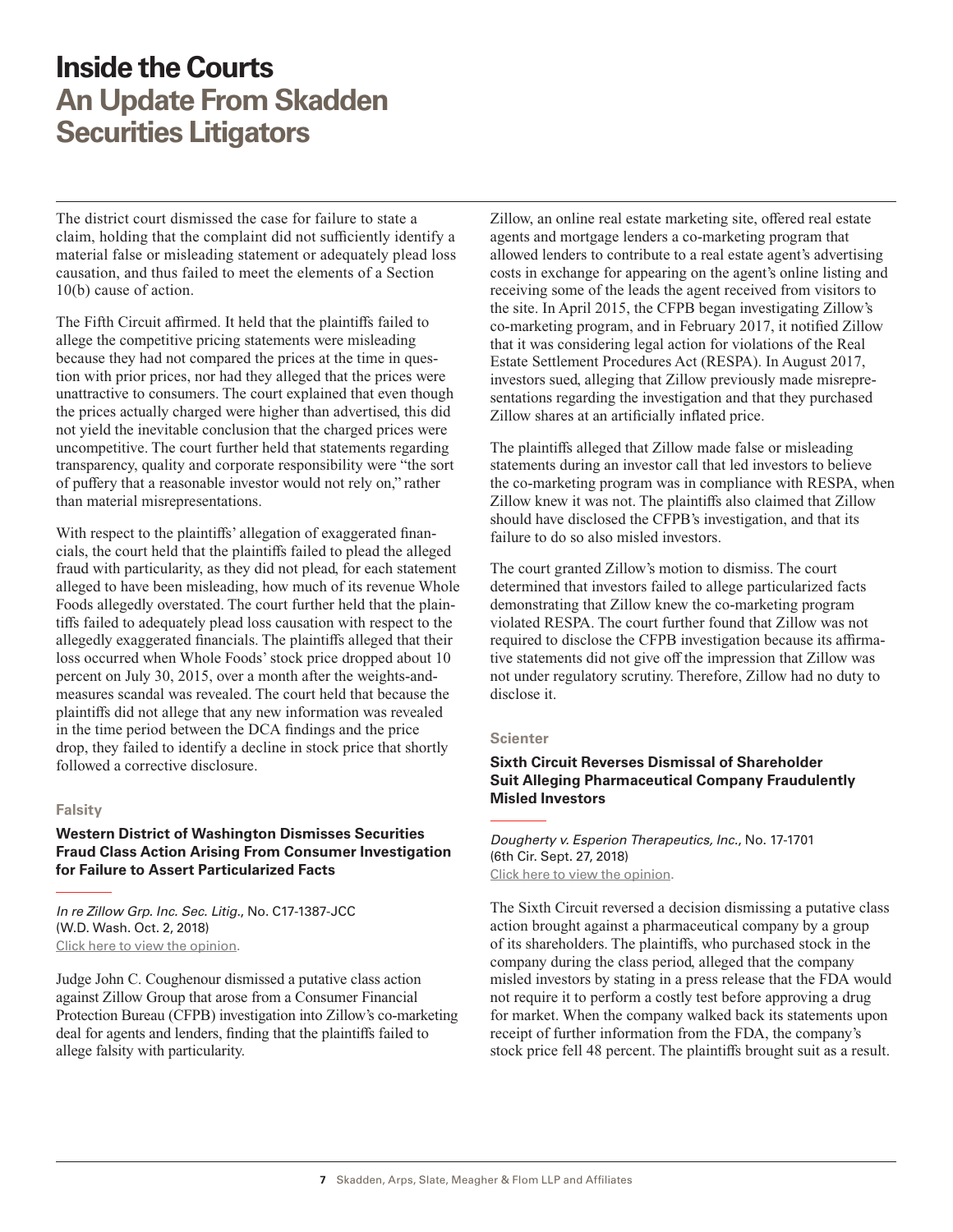<span id="page-7-0"></span>The plaintiffs alleged the company misled investors with false statements, violating Sections 10(b) and 20(a) of the Securities Exchange Act and Rule 10b-5 promulgated thereunder. The district court held that the plaintiffs failed to adequately plead a strong inference of scienter because the company's statements were not reckless and, further, that the statements fell within the safe harbor provision of the PSLRA as forward-looking statements.

The Sixth Circuit disagreed. In analyzing the company's statements under the factors set forth in *Helwig v. Vencor, Inc.*, 251 F.3d 540 (6th Cir. 2001), the court determined that the company's two alternative explanations for the discrepancy in its statements were no more plausible than the plaintiffs' position that the statements were knowingly or recklessly false. Furthermore, the court found that the statements were not forward-looking, but rather, were mixed statements of present fact and future prediction and, as such, fell outside the PSLRA's safe harbor. Accordingly, the Sixth Circuit reversed the district court's dismissal and remanded.

### **SDNY Dismisses Putative Class Claims Brought by Investors in Multinational Gold Mining Company**

*In re Barrick Gold Corp. Sec. Litig*., 17-cv-3507-NRB (S.D.N.Y. Sep. 20, 2018) [Click here to view the opinion](https://www.skadden.com/-/media/files/publications/2018/11/inside-the-courts-november-2018/in_re_barrick_gold.pdf).

Judge Naomi Reice Buchwald dismissed putative class claims against a multinational gold mining company brought under Section 10(b) of the Securities Exchange Act. The plaintiffs alleged that, following several incidents in 2016 and early 2017 where one of the company's major mines located in Argentina had chemical spills resulting in certain regulatory measures being imposed by local authorities, the company made false and misleading statements that mischaracterized the impact that those incidents would have on the mine's operations. The plaintiffs alleged that the company had misrepresented that it had taken certain remedial steps and that the mine's output and operating costs for 2017 would not be materially perturbed by the incidents. The plaintiffs alleged that the truth was revealed when the company later announced quarterly operating results showing forecasted reduced output and increased costs for the mine as a result of local regulatory restrictions.

The court determined that the company's statement about remediation was not adequately alleged to be false because they did not plead that the defendants had not undertaken the remedial steps described in their public statements (for example, implementing aerial surveillance of the mine). The court further determined that the plaintiffs failed to adequately plead a strong inference of scienter. Although some of the company's executives had access to information that might have rendered their statements knowingly misleading, the "individually insufficient allegations do not combine to create an inference of scienter sufficient to satisfy the PSLRA." The court also determined that the company's statements were not actionable because they were protected by the PSLRA's safe harbor for forward-looking statements. The statements concerned the mine's expected future economic performance for 2017 and were accompanied by meaningful cautionary language.

# **SLUSA Preclusion**

#### **Ninth Circuit Holds Breach of Fiduciary Duty Claims Precluded by SLUSA**

*Northstar Fin. Advisors v. Schwab Invs.*, No. 16-15303 (9th Cir. Sept. 14, 2018) [Click here to view the opinion](https://www.skadden.com/-/media/files/publications/2018/11/inside-the-courts-november-2018/northstar_financial_advisors_v_schwab_investments.pdf).

The Ninth Circuit dismissed a putative class action asserting a breach of fiduciary duty claim, finding that it was a covered class action precluded by the Securities Litigation Uniform Standards Act (SLUSA).

The plaintiffs alleged that the defendant breached its fiduciary duty to shareholders by mismanaging an index fund. Specifically, the plaintiffs alleged that the fund's 1997 proxy statement representing that the fund would be managed conservatively was a contract that defendant breached by concentrating more than 25 percent of the fund's assets in mortgage-backed securities and collateralized mortgage obligations from 2007 to 2009.

SLUSA bars class actions based on state law claims alleging a misrepresentation or omission in connection with the purchase or sale of covered securities. Here, the Ninth Circuit affirmed dismissal of the plaintiffs' claims, holding that they were barred by SLUSA because the plaintiffs' purported contract claim based on a breach of promises made in the proxy statement was actually a disguised securities fraud claim. The panel reasoned that the plaintiffs expressly pleaded an omission — that investors were not told about the deviation from the conservative investment policy stated in the proxy agreement. Therefore, the plaintiffs "did not simply plead a garden-variety breach of contract claim," but rather, a misrepresentation or omission barred by SLUSA.